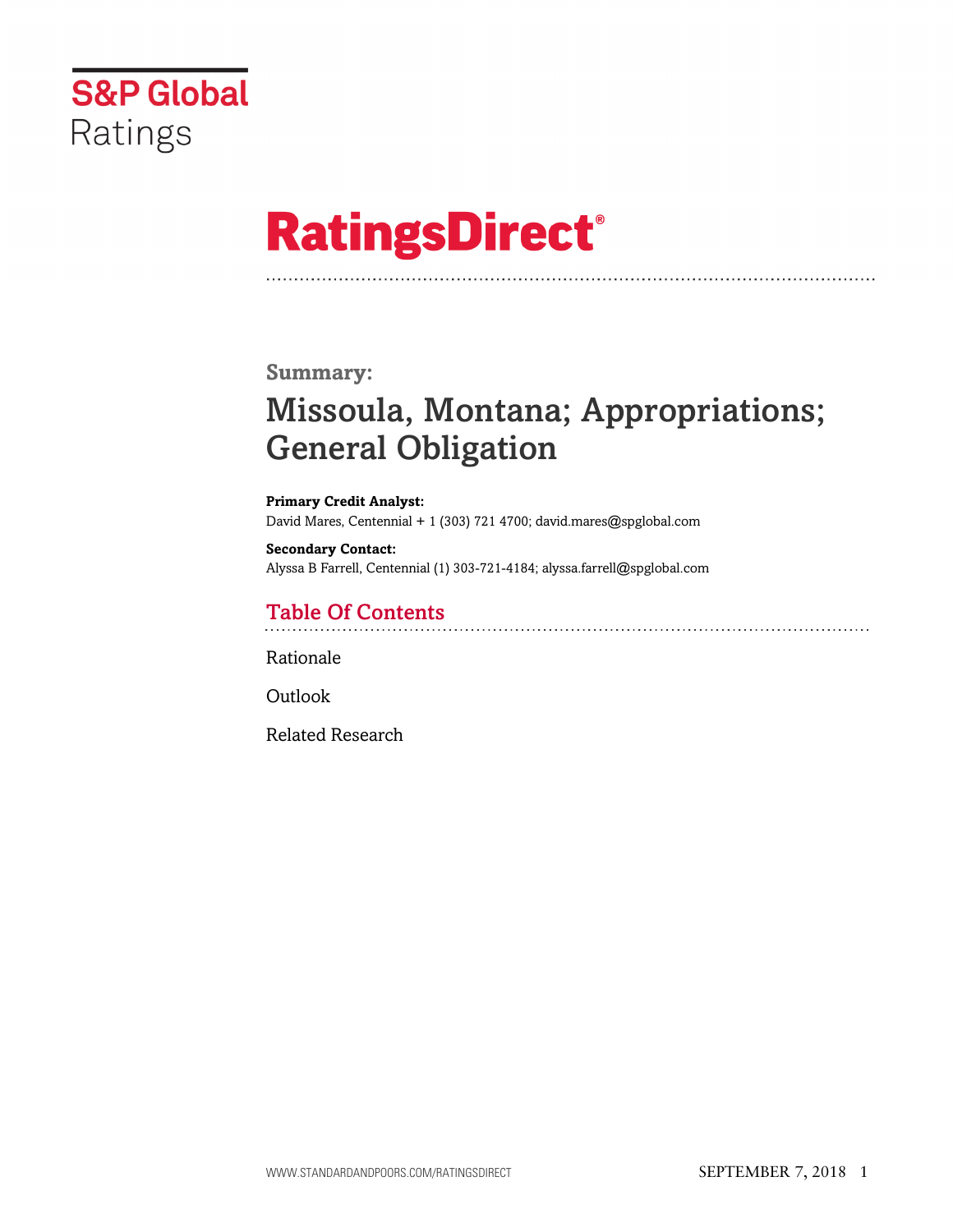### **Summary:**

# Missoula, Montana; Appropriations; General **Obligation**

| <b>Credit Profile</b>    |                  |          |
|--------------------------|------------------|----------|
| Missoula GO rfdg bnds    |                  |          |
| Long Term Rating         | $AA+$ /Stable    | Affirmed |
| Missoula Ltd Tax GO Bnds |                  |          |
| Long Term Rating         | AA/Stable        | Affirmed |
| Missoula APPROP          |                  |          |
| Long Term Rating         | AA/Stable        | Affirmed |
| Missoula GO              |                  |          |
| <b>Unenhanced Rating</b> | AA+(SPUR)/Stable | Affirmed |

# <span id="page-1-0"></span>Rationale

S&P Global Ratings affirmed its 'AA+' underlying rating (SPUR) on Missoula, Mont.'s outstanding unlimited tax general obligation (GO) bonds. At the same time, S&P Global Ratings affirmed its 'AA' rating on the city's limited tax GO bonds. The outlook on all ratings is stable.

The unlimited-tax GO bonds outstanding are general obligations of the city payable from proceeds of an ad valorem tax, which the city covenants to levy annually on all taxable property within the city other than certain exclusions, without limitation as to rate or amount.

The limited-tax GO bonds are limited obligations of the city and are payable from funds appropriated during the budget process, including ad valorem property taxes and other legally available money of the city. The city covenants in the resolution to appropriate principal and interest payments each fiscal year from its general fund. The limited-tax GO bonds are rated one notch below the unlimited-tax GO bonds due to the additional appropriation risk associated with the security structure, as stated in our criteria "Issue Credit Ratings Linked To U.S. Public Finance Obligors' Creditworthiness" (published Jan. 22, 2018, on RatingsDirect).

The rating reflects our view of the city's:

- Strong economy, with access to a broad and diverse metropolitan statistical area (MSA);
- Strong management, with "good" financial policies and practices under our Financial Management Assessment methodology;
- Adequate budgetary performance, with balanced operating results in the general fund but an operating deficit at the total governmental fund level in fiscal 2017;
- Very strong liquidity, with total government available cash at 11.4% of total governmental fund expenditures and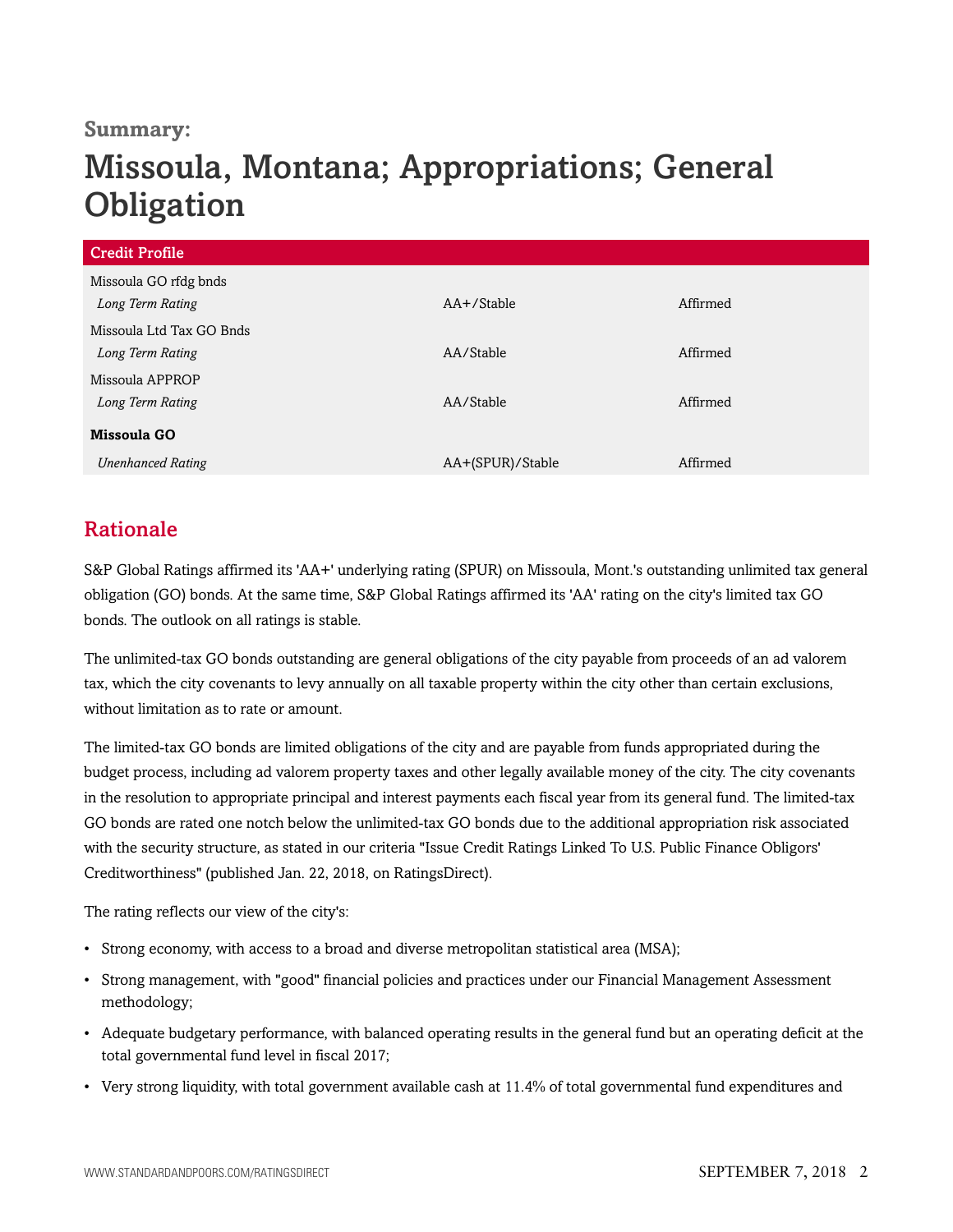144.7% of governmental debt service, and access to external liquidity that we consider strong;

- Very strong debt and contingent liability position, with debt service carrying charges at 7.9% of expenditures and net direct debt that is 36.5% of total governmental fund revenue, as well as low overall net debt at less than 3% of market value and rapid amortization, with 94.1% of debt scheduled to be retired in 10 years; and
- Strong institutional framework score.

#### Strong economy

We consider Missoula's economy strong. The city, with an estimated population of 70,333, is located in Missoula County in the Missoula, MT MSA, which we consider to be broad and diverse. The city has a projected per capita effective buying income of 93.2% of the national level and per capita market value of \$117,081. Overall, the city's market value grew by 0.7% over the past year to \$8.2 billion in 2019. The county's unemployment rate was 3.6% in 2017.

Missoula is the second-largest city in Montana and serves as a regional trade and service center for an 11-county area with a population estimate of more than 350,000. The area economy is diverse, with ties to health care, retail, and tourism. The city is also home to the University of Montana, which serves approximately 11,000 students or roughly 15% of the city's population. Property values in Montana are assessed every two years to reflect an 18-month lag in market activity. The appraisal period had previously spanned six years, so the jump in market value in 2017 to 2018 from \$7.3 billion to \$8.1 billion is reflective of significant growth that wasn't property captured in the previous cycle. As such, assessed value (AV) grew from \$113.13 million to \$121.75 million. This rapid increase in AV resulted in taxpayers appealing their AV and having those appeals granted. Due to these appeals, AV in 2019 has slightly decreased to \$121.73 million, which will have an effect on the city's mill value and tax collections. City management has noted ongoing commercial and residential developments, including an expansion of the airport and new conference center, will likely have a positive effect on market value and AV. City management further expects less taxpayers will appeal in the near future as the two-year appraisal cycle will become more familiar.

#### Strong management

We view the city's management as strong, with "good" financial policies and practices under our Financial Management Assessment methodology, indicating financial practices exist in most areas, but that governance officials might not formalize or monitor all of them on a regular basis.

Highlights include:

- The city uses historical data to budget for revenue and expenditures. It uses in-house software to collaborate with all departments throughout the year;
- The city council reviews its budget to actuals on a monthly basis;
- The city budgets for the current year only, rather than a formal long-term projection;
- The city maintains a five-year capital improvement plan, which lists project and funding sources, with updates on an annual basis;
- The city has a formal investment policy, with holding and earnings reported to city council on a monthly basis;
- The city has a formal debt policy, which provides qualitative restrictions and robust reporting mechanisms; and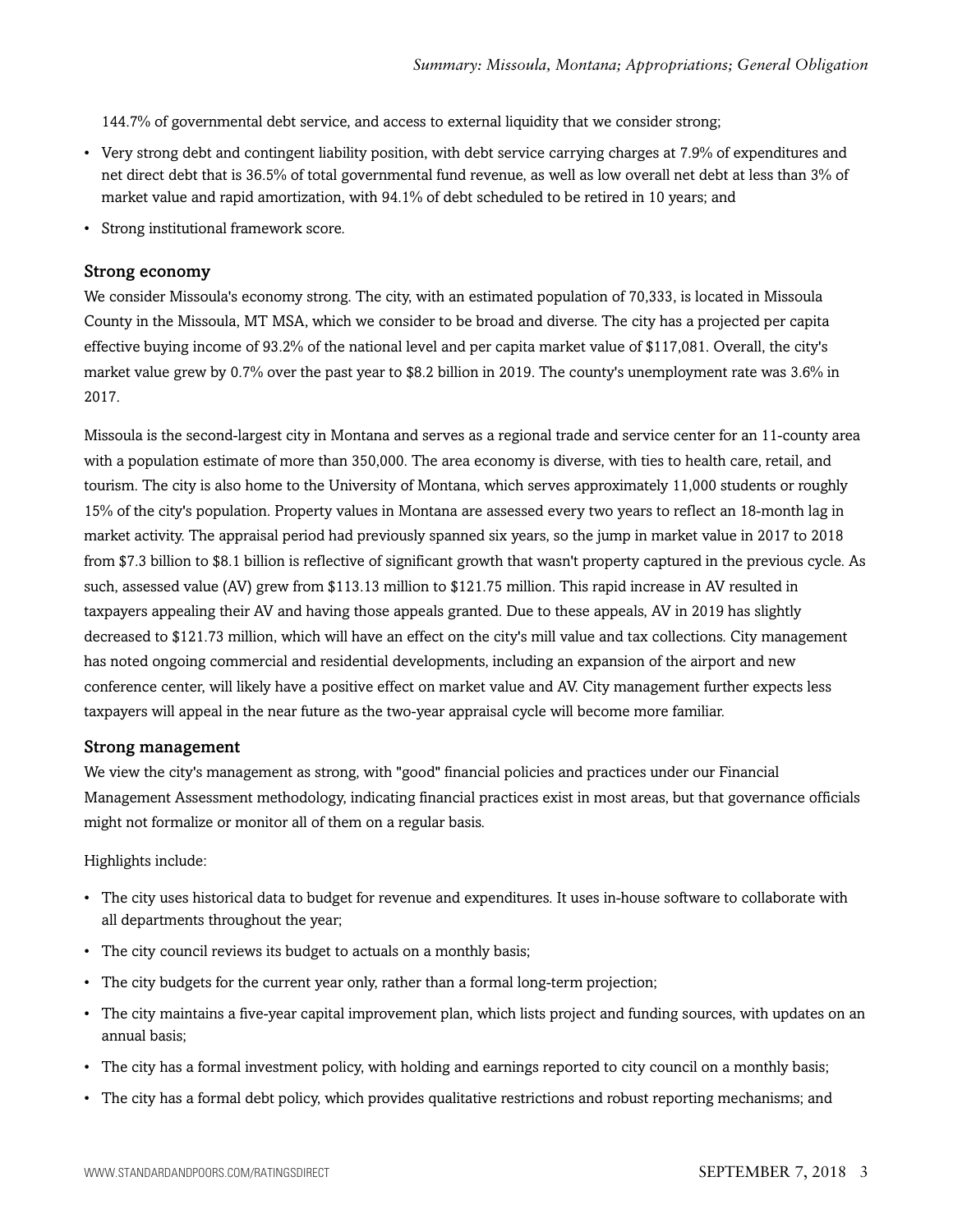• The city has a formal reserve policy to maintain a total general fund reserve minimum 7% of general fund expenditures.

#### Adequate budgetary performance

Missoula's budgetary performance is adequate in our opinion. The city had balanced operating results in the general fund of 0.1% of expenditures, but a deficit result across all governmental funds of negative 5.1% in fiscal 2017.

We have adjusted out one-time expenditures from costs associated from the city's road project from total governmental expenditures in 2017. Unaudited actuals for fiscal 2018 indicate a deficit of \$2.8 million, or 5% of general fund expenditures, however city management indicates a surplus will be reflected when audited actuals are released in September of 2018 due to a 75-day revenue recognition period and grant funding accruals. For fiscal 2019, the city faced budgeting difficulties due to the decrease in property tax collections, but resolved to raise the property tax rates to offset this loss. The city resolved to raise property taxes by 3.67% for the 2019 budget, which contributed to a budgeted surplus operating result. City management has indicated they intend to continue build general fund reserves in coming years.

#### Adequate budgetary flexibility

The city has maintained good fund balances in recent years, most recently in fiscal 2017 with an assigned and unassigned available fund balance of 4.1% of general fund expenditures. Management projects that these fund balances are likely to increase at the end of fiscals 2018 and 2019. Management maintains a formal reserve policy of 7% of general fund expenditures, which the city has been in compliance in its calculated total general fund balance. (Inclusive of committed fund balance). We note that the general fund balance is composed primarily of amounts due from other funds, which we understand is for the water fund and capital projects fund, the latter having a negative fund. The city additionally intends both allocate expenditures to other departments with equipment, and issue capital leases to manage the capital fund, which management expects will bring the capital fund back into positive fund balance within two years

The city recently acquired the municipal water system and utilized an interfund transfer from the general fund to inject working capital into the system. The city issued water revenue debt for this water fund and intends to refund these bonds within the fiscal year to bring funds back into the general fund. We currently rate these bonds 'A/Stable'. (For more information, please see the article "Missoula, Montana," published Jan. 31, 2017.)

#### Very strong liquidity

In our opinion, Missoula's liquidity is very strong, with total government available cash at 11.4% of total governmental fund expenditures and 144.7% of governmental debt service in 2017. In our view, the city has strong access to external liquidity if necessary.

The city has shown evidence of issuing different forms of debt within the past 20 years. We note the city has a private placement loan with a current outstanding balance of \$200,183. The loan agreement has no provisions for acceleration, and we note that the principal remaining is less than 1% of fiscal 2017 revenue. We believe this issuance possesses no contingent liquidity risk.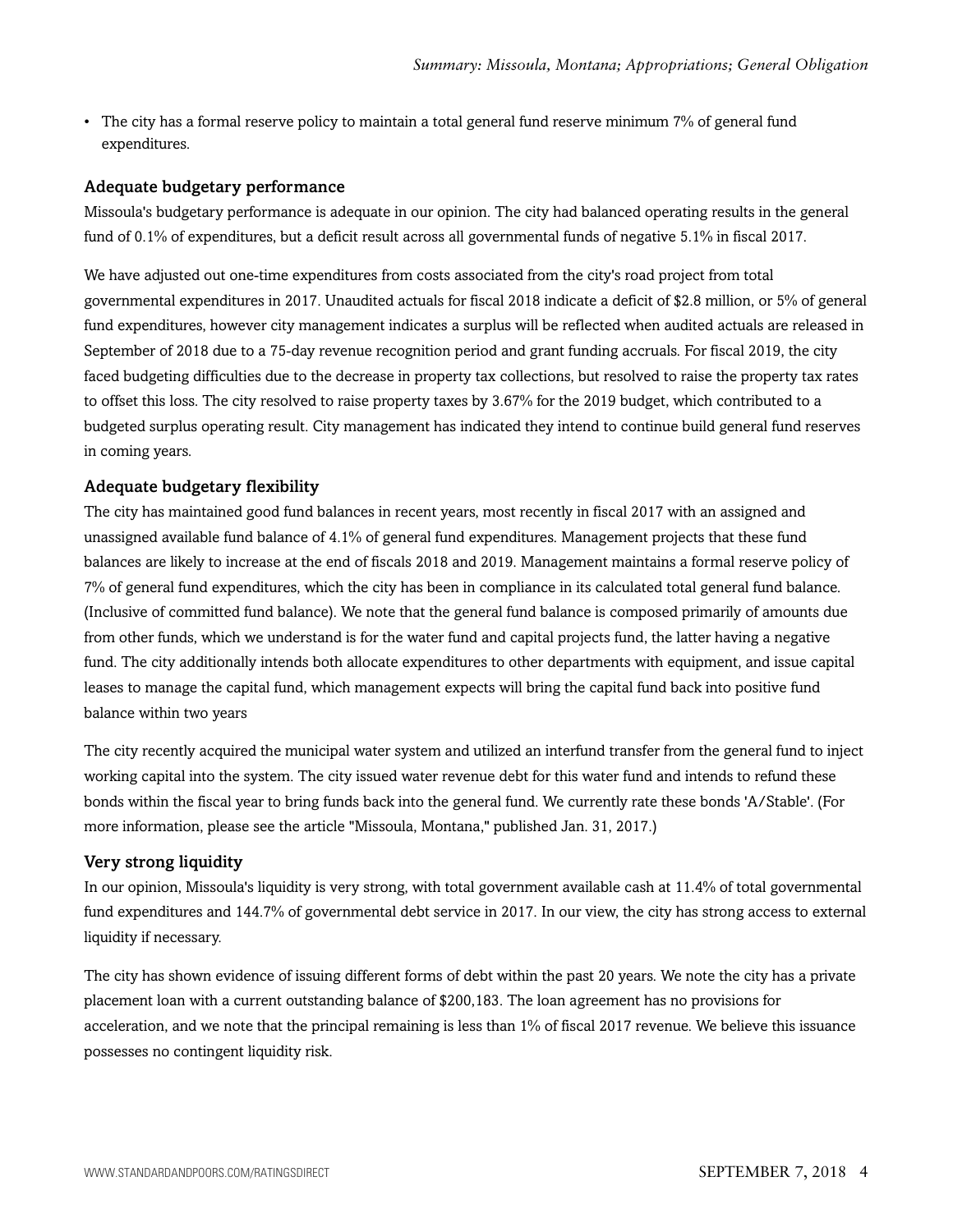#### Very strong debt and contingent liability profile

In our view, Missoula's debt and contingent liability profile is very strong. Total governmental fund debt service is 7.9% of total governmental fund expenditures, and net direct debt is 36.5% of total governmental fund revenue. Overall net debt is low at 1.3% of market value, and approximately 94.1% of the direct debt is scheduled to be repaid within 10 years, which are in our view positive credit factors. The city does not anticipate issuing any significant medium-term debt.

Missoula's combined required pension and actual other postemployment benefits (OPEB) contributions totaled 4.9% of total governmental fund expenditures in 2017. The city made its full annual required pension contribution in 2017. Missoula's pension contributions totaled 4.6% of total governmental fund expenditures in 2017. The city made its full annual required pension contribution in 2017. The city participates in the Public Employees Retirement Plan (PERS), the Firefighters' Unified Retirement System (FURS), and Municipal Police Officers' Retirement System (MPORS). Based on the new Governmental Accounting Standards Board reporting standards, the city's net pension liability across all plans was \$33.5 million as of June 30, 2017 based on the current discount rates, and the largest plan, PERS, maintained a funded ratio of 73.8%.

#### Strong institutional framework

<span id="page-4-0"></span>The institutional framework score for Montana municipalities is strong.

## **Outlook**

The stable outlook reflects our view of the city's strong economy and status as an MSA. The stable outlook also reflects our expectation that the city will be able to manage its budget despite its declining mill value and maintain a performance that we would consider at least adequate. We do not anticipate changing the rating during the outlook's two-year horizon.

#### Upside scenario

Should the city perform better than expected for a sustained time and exhibit sustained operational balance, improving our view of the city's performance and resulting in stronger flexibility, and should the city establish stronger policies and procedures, improving our view of the city's management, we could raise the rating

#### Downside scenario

Should AV appeals continue to apply budgetary pressure and the city is unable to manage the potential loss of revenue, resulting in a structural imbalance, weakening our view of the city's budgetary performance, or should the water fund and capital projects fund continue to draw from the available fund balance, weakening our view of the city's flexibility, we could lower the rating.

# <span id="page-4-1"></span>Related Research

- Alternative Financing: Disclosure Is Critical To Credit Analysis In Public Finance, Feb. 18, 2014
- S&P Public Finance Local GO Criteria: How We Adjust Data For Analytic Consistency, Sept. 12, 2013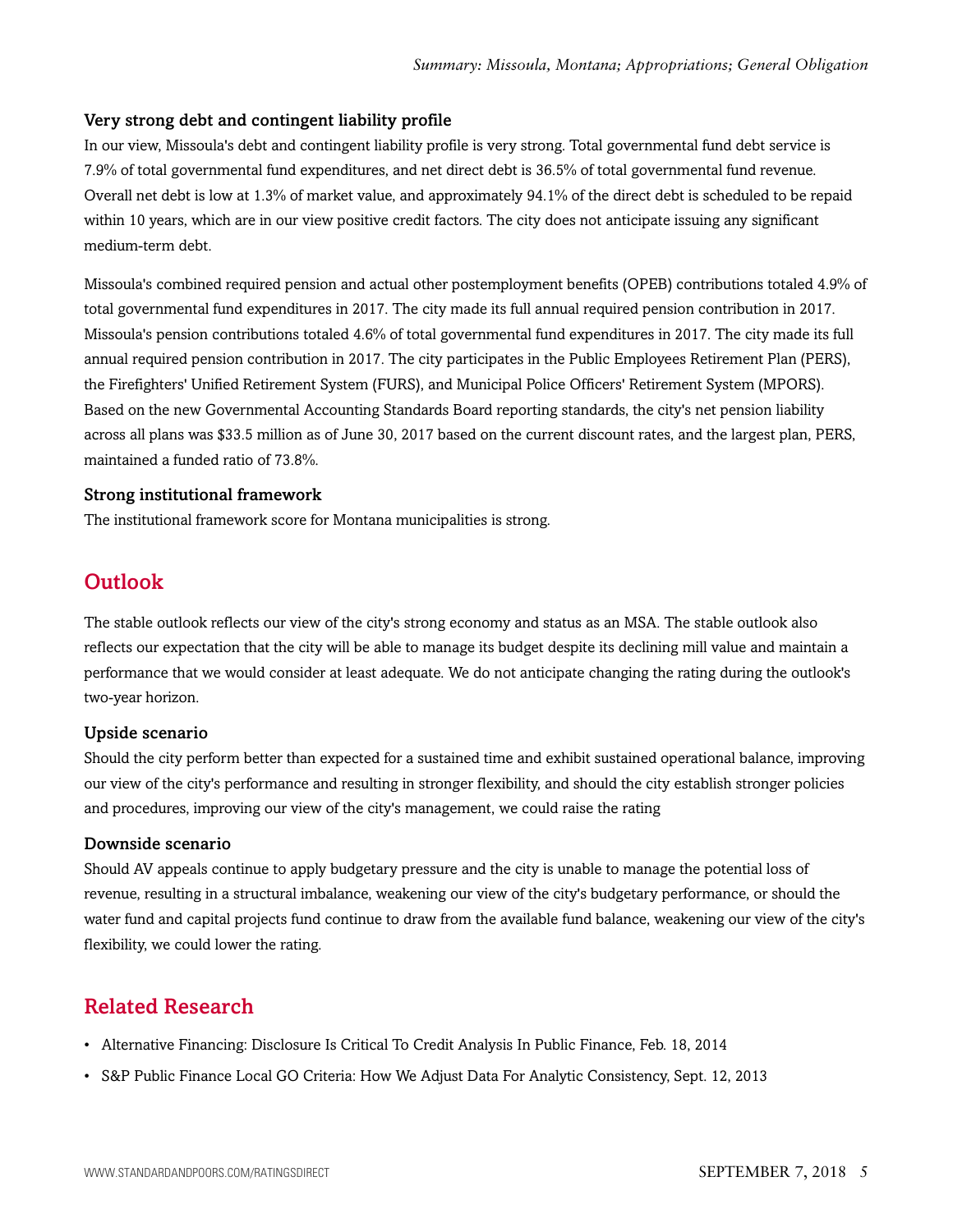- Incorporating GASB 67 And 68: Evaluating Pension/OPEB Obligations Under Standard & Poor's U.S. Local Government GO Criteria, Sept. 2, 2015
- 2017 Update Of Institutional Framework For U.S. Local Governments

| <b>Ratings Detail (As Of September 7, 2018)</b> |           |          |  |
|-------------------------------------------------|-----------|----------|--|
| Missoula ltd tax GO bnds                        |           |          |  |
| Long Term Rating                                | AA/Stable | Affirmed |  |
| Many issues are enhanced by bond insurance.     |           |          |  |

Certain terms used in this report, particularly certain adjectives used to express our view on rating relevant factors, have specific meanings ascribed to them in our criteria, and should therefore be read in conjunction with such criteria. Please see Ratings Criteria at www.standardandpoors.com for further information. Complete ratings information is available to subscribers of RatingsDirect at www.capitaliq.com. All ratings affected by this rating action can be found on S&P Global Ratings' public website at www.standardandpoors.com. Use the Ratings search box located in the left column.